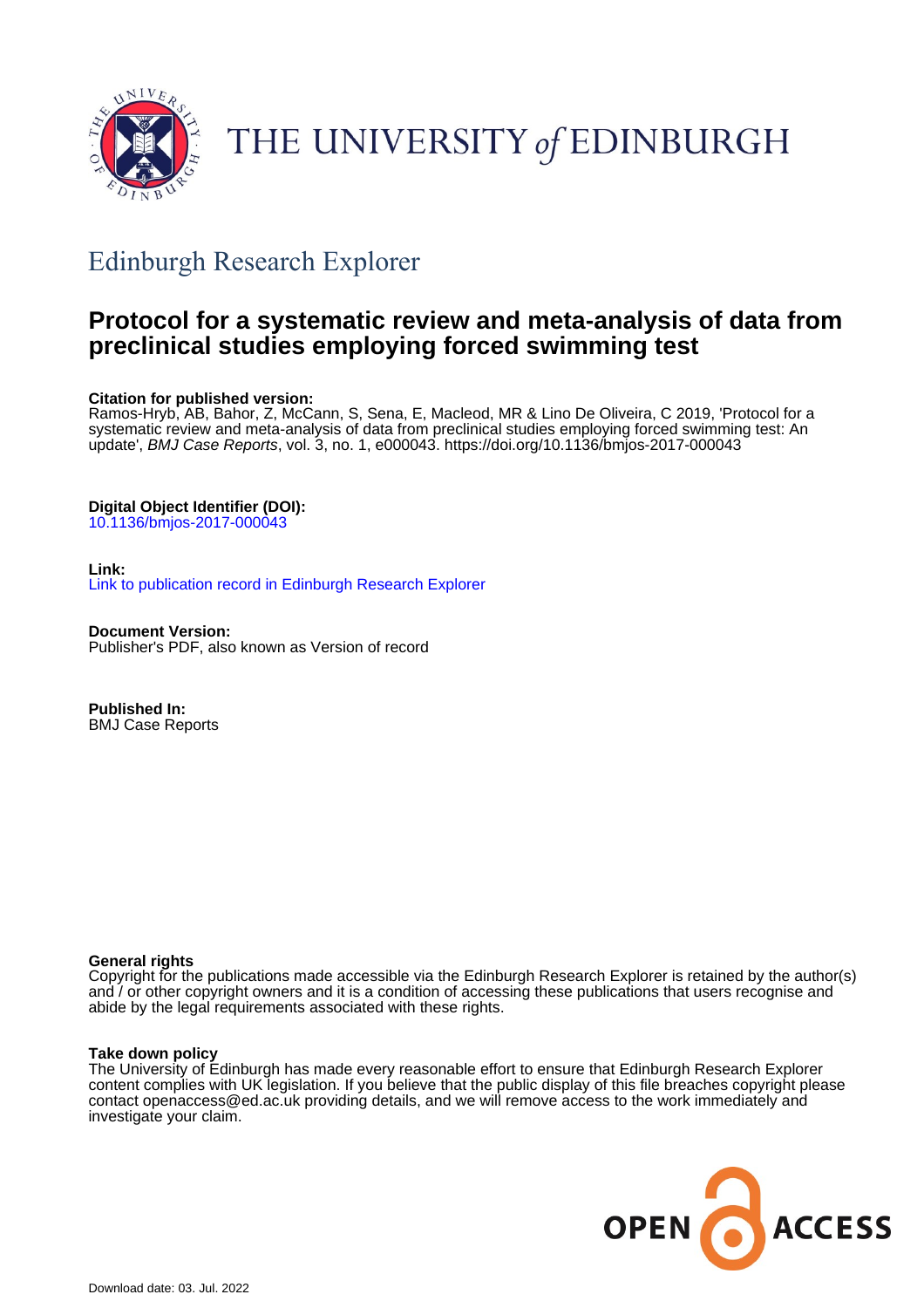ah.

**BMJ Open Science** 

## Protocol

# **Protocol for a systematic review and meta-analysis of data from preclinical studies employing forced swimming test: an update**

A B Ramos-Hryb, $^1$  Z Bahor, $^2$  S McCann, $^2$  E Sena, $^2$  M R MacLeod, $^2$ C Lino de Oliveira<sup>1</sup>

#### **ABSTRACT**

**To cite:** Ramos-Hryb AB, Bahor Z, McCann S, *et al*. Protocol for a systematic review and meta-analysis of data from preclinical studies employing forced swimming test: an update. *BMJ Open Science* 2019;3:e000035. doi:10.1136/ bmjos-2017-000043

This article has received a OSF badge for Open data.

► Provenance and Open peer review Prepublication and Review History is available at http://dx.doi.org/10.1136/ bmjos-2017-000043.

Received 30 December 2017 Revised 24 November 2018 Accepted 1 February 2019

#### Check for updates

© Author(s) (or their employer(s)) 2019. Re-use permitted under CC BY. Published by BMJ.

<sup>1</sup>Physiological Sciences Deptartment, Biological Sciences Center, Federal University of Santa Catarina, Florianópolis, Brazil <sup>2</sup> Centre for Clinical Brain Sciences, University of Edinburgh, Edinburgh, UK

#### Correspondence to

C Lino de Oliveira, Dept de Ciências Fsisiológicas, Centro de Ciências Biológicas, Universidade Federal de Santa Catarina; cilene.lino@ufsc.br

Objective Forced swimming test (FST) in rodents is a widely used behavioural test for screening antidepressants in preclinical research. Translational value of preclinical studies may be improved by appraisal of the quality of experimental design and risk of biases, which remains to be addressed for FST. The present protocol of a systematic review with meta-analysis aims to investigate the quality of preclinical studies employing FST to identify risks of bias in future publications. In addition, this protocol will help to determine the effect sizes (ES) for primary and secondary outcomes according to several aspects of the FST study design.

#### Search strategy, Screening annotation, Data

management Publications reporting studies testing different classes of antidepressants in FST will be collected from Medline, SCOPUS and Web of Science databases. A broad list of inclusion criteria will be applied excluding those studies whereby FST is used as a stressor or studies reporting data from co-treatments. For assessing the quality of the included publications, the quality checklist adapted by Collaborative Approach to Meta-Analysis and Review of Animal Data from Experimental Studies will be used. If the meta-analysis seems feasible, the ES and the 95% CI will be analysed. The heterogeneity between studies will be assessed by using the  $\chi^2$ statistic with

n−1 degrees of freedom. Subgroup meta-analysis (metaregression, and if necessary, stratified regression) will be performed when possible according to characteristics of study design and study quality to assess their impact on efficacy of the treatments. In addition, funnel plotting, Egger regression, and 'trim and fill' will be used to assess the risk of publication bias. Results of this protocol will help to create rational methodological guidelines for application of FST in rodents and improve the quality and translational value of preclinical research on antidepressant discovery. Reporting A preliminary version of the present protocol has been preregistered with Systematic Review Facility [\(http://syrf.org.uk/](http://syrf.org.uk/)). A preprint version of the current protocol has been registered with Open Science Framework (<https://osf.io/9kxm4/>). Results will be communicated in scientific meetings and peer-reviewed journals. We plan to conduct an anonymous and online survey within the scientific community to ask researchers about their perception of risk of bias and their experience with the publication of negative results.

#### Strengths and limitations of this study

- ► This protocol for systematic review will collect, with broad inclusion criteria, preclinical studies employing forced swimming test (FST).
- ► The present protocol has been preregistered with Open Science Framework.
- ► A preliminary version of the present protocol has been preregistered with Systematic Review Facility (Collaborative Approach to Meta-Analysis and Review of Animal Data from Experimental Studies).
- ► Results obtained with this systematic review and meta-analysis may help to create specific and rational methodological guidelines for application of FST in rodents.
- ► High levels of heterogeneity between studies may limit the external validity of our results.
- $\blacktriangleright$  The summary effect size may be overestimated by publication bias.

#### **INTRODUCTION**

Major depression disorder (MDD) in humans is characterised by depressed mood and behavioural inhibition and often comes with social avoidance, generalised anxiety, eating disorders, sleeping and problems to cope with stress.<sup>[1](#page-6-0)</sup> Despite the difficulty in finding suitable models to mimic subjective, behavioural and neurobiological aspects of MDD, there are several animal models predictive of MDD treatment.[2 3](#page-6-1) Most of these animal models are based on behavioural responses of an animal to inescapable stress, providing a framework for several laboratory tests. $4-7$  Usually, inescapable stress induces behavioural inhibition (or immobility) that can be counteracted by antidepressant treatment. $4-7$  Therefore, behavioural tests in animals are employed as screening steps during the preclinical phase of antidepressant drug discovery. Forced swimming test  $(FST)^4$  $(FST)^4$  in rats and mice is used in preclinical trials of antidepressants. FST is easy to run, inexpensive, sensitive and

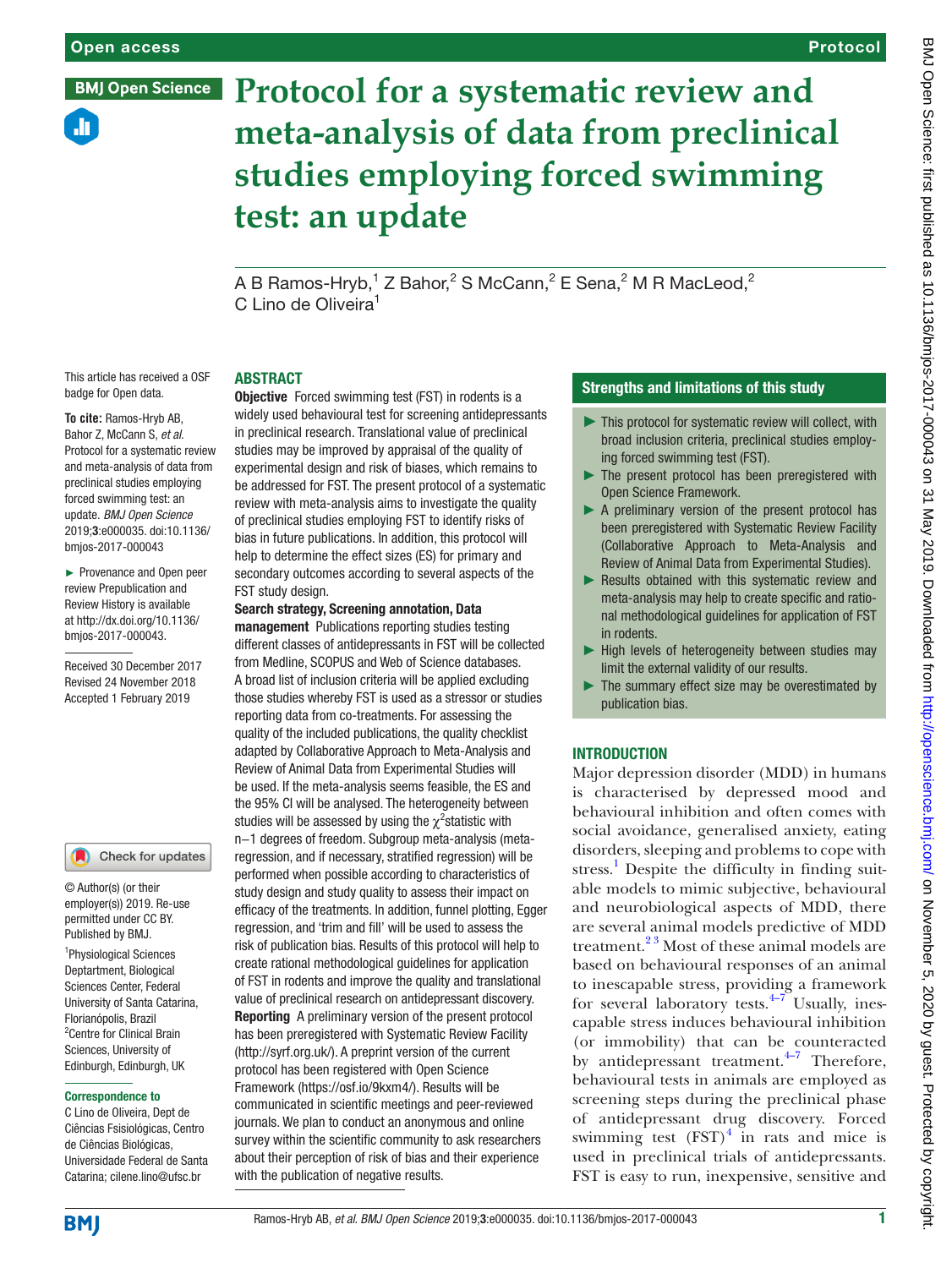relatively selective to known antidepressants (for review see Cryan *et*  $a\ell^2$  $a\ell^2$ ). One criticism that may apply to FST is the abundance of 'positive results'<sup>[8](#page-6-3)</sup> that contrasts with the failure of antidepressant treatments in some clinical trials or therapeutics. $9-11$  There is an estimation that up to 50% of patients are resistant to the treatment with the antidepressants currently available. $910$  Many different reasons may account for the contrasting findings between preclinical and clinical data $11$  including individual variability, poor quality of the studies as well as publication bias. Publication bias in a preclinical field may inflate the estimated effect size  $(ES)^{12}$ <sup>13</sup> leading to inflated expectations of efficacy in clinical trials, which may explain partially the perceived contrast between fields.<sup>[11](#page-6-5)</sup> Therefore, the aim of the present study is to evaluate the quality of published literature applying FST to detect effects of the treatment with antidepressants and the risk of bias in this research field.

Initially, a pilot study was performed to create a database and to standardise the methods for a systematic review[.14 15](#page-6-7) This pilot study started with a review in Medline and Embase retrieving more than 7000 publications by using expressions commonly found in the literature such as 'forced swimming test' OR 'forced swim test' OR 'Porsolt test' OR 'fst'. The combination of these with medical subject heading (MeSH) terms related to 'rodents<sup>'16</sup> and 'antidepressants'<sup>[17](#page-6-9)</sup> retrieved the publications more relevant for the present study. For screening purposes, a database containing bibliographical information from retrieved publications was built. We applied inclusion and exclusion criteria in the screening steps. Forty references, randomly selected from the database, generated 20 references to the pilot study, that is, one reference in every two fitted the inclusion criteria. From the selected literature, parameters were taken to estimate: (1) Quality. (2) ES. (3) Heterogeneity. (4) Publication bias. Most of the studies included in the pilot study were published from 2007 onwards. The quality score scale, adapted from the Collaborative Approach to Meta-Analysis and Review of Animal Data from Experimental Studies (CAMARADES), $^{18}$ <sup>19</sup> revealed that 12 studies scored above the median score (mean=09, maximum=14, minimum=04); none of them scored the maximum (18) or the minimum (0) values of the scale. Interestingly, all studies reported 'species or strain in the title, abstract or full text' and none reported 'sample size calculation' or 'concealment of treatment allocation' indicating that year of publication may not influence the quality of the studies. The median scores for studies in rats and mice were equal to the overall median score. Most of the experiments were performed in male animals. There were 34 different experiments: 15 using tricyclic antidepressants, 16 using selective serotonin reuptake inhibitors and 3 using selective norepinephrine reuptake inhibitors.

In the 34 experiments, there were 96 comparisons between experimental (439–470 animals) and control groups (276–287). In most of the mentioned experiments, a control group was compared with several different

experimental groups generating significant and non-significant results in a single experiment. The incidences of significant results for primary and secondary outcomes within the experiments were 88.2% and 84.6%, respectively. Interestingly, the experiments also showing non-significant results for primary outcomes were only 29.4% whereas most of the experiments (92.3%) also reported non-significant results for secondary outcomes. The high number of significant results as compared with the nega-tive ones was also found in another study.<sup>[8](#page-6-3)</sup> In summary, these preliminary analyses indicated that quality scores will be independent of the publication date, the experimental species as well as the type of antidepressant tested. The differences in sex, strains and ages may be a source of heterogeneity. In addition, it is expected that 'random allocation to a treatment', 'concealment of treatment allocation' and 'sample size calculation' will be neglected in this field of research. Moreover, these interim data suggest the existence of publication bias. Considering the sample used in the pilot study as the representative sample, the screening process may generate enough data (50% of publications in the database will fit inclusion criteria, ie, 2200 publications) for reliable estimation of the quality of the studies, ES, heterogeneity and publication bias in the field.

A preliminary version of this protocol was deposited in the Systematic Review Facility in February  $2016$ .<sup>[14 15](#page-6-7)</sup> The current version of the protocol was updated based on procedures available in CAMARADES following instructions by de Vries *et al*. [20](#page-6-11) A preprint version of the current text was preregistered with Open Science Framework ( osf.io/9kxm4). Meta-analysis will be performed after publication of the protocol in a journal with a peer-review system. The links containing preliminary versions of the protocol will be updated to acknowledge the existence of the final peer-reviewed version.

#### Systematic review questions

- ► What is the quality level of these studies?
- Is there any relationship between quality scores and ES of outcomes reported in preclinical studies employing FST?
- Is there an influence of the study design or the ES in primary or secondary outcomes of these preclinical studies?
- Is there any risk of bias in preclinical studies employing FST for antidepressant research?

## **Methods and analysis**

#### **Systematic review in specialised literature**

This protocol was formulated using the Systematic Review Center for Laboratory animal Experimentation format.<sup>20</sup> The search strategy is based on previously reported protocols<sup>17</sup> and consists of an update from our previous protocol registered in the CAMARADES platform.[14 15](#page-6-7) Medline, SCOPUS and Web of Science will be the databases selected. The search in Medline will be performed using the Pubmed platform (advanced search in [http://www.ncbi.nlm.nih.](http://www.ncbi.nlm.nih.gov/pubmed)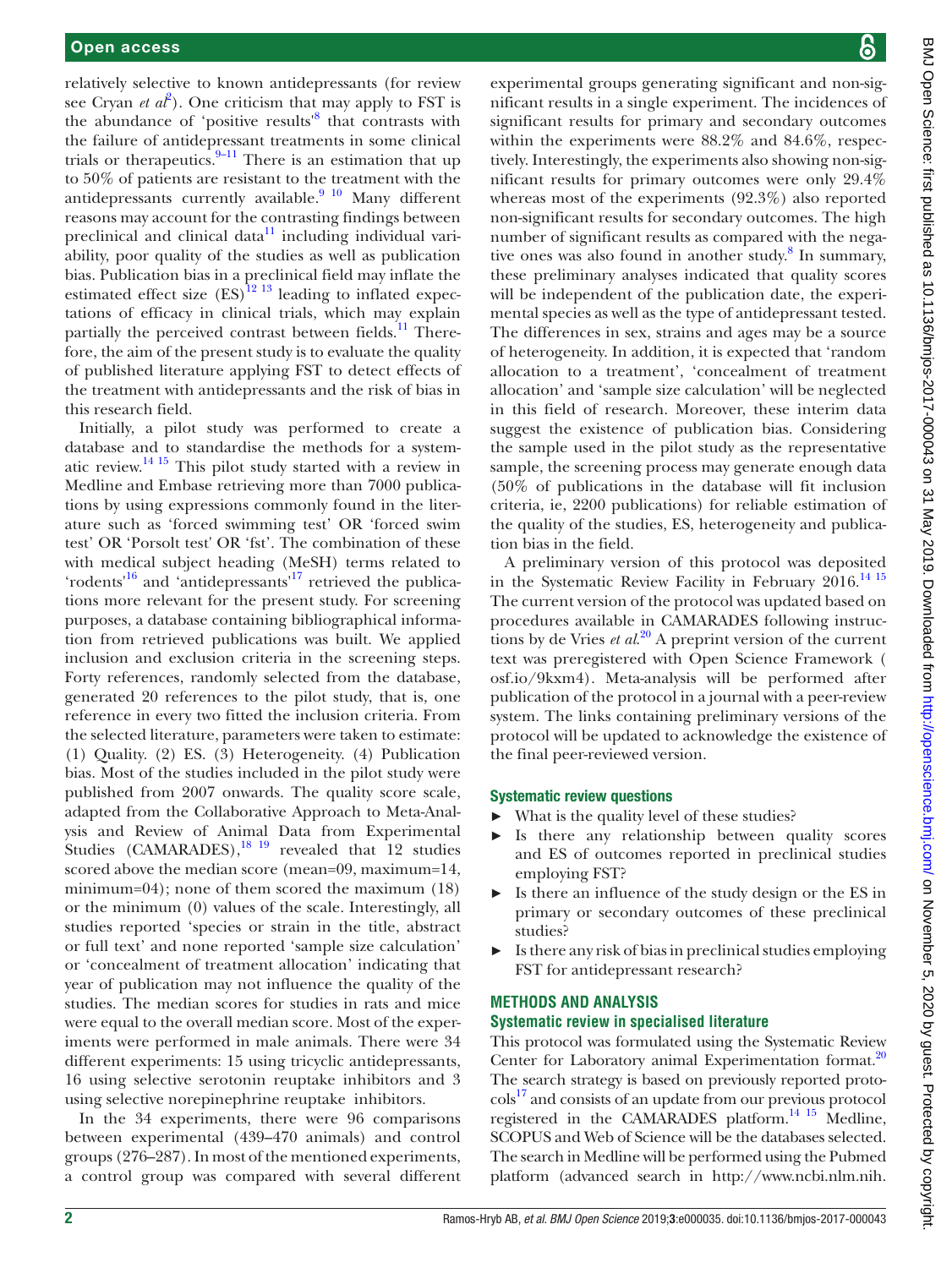<span id="page-3-0"></span>Table 1 Keywords for search in the Medline database 'rodentia'(MeSH Terms) OR mice(Tiab) OR mus(Tiab) OR mouse(Tiab) OR murine(Tiab) OR woodmouse(tiab) OR rats(Tiab) OR rat(Tiab) OR murinae(Tiab) OR muridae(Tiab) OR cottonrat(tiab) OR cottonrats(tiab) OR rodentia(Tiab) OR rodent(Tiab) OR rodents(Tiab) #1 (((ssri) OR (ssris) OR (selective serotonin reuptake inhibitor) OR (selective serotonin reuptake inhibitors) OR (selective serotonin re-uptake inhibitor) OR (selective serotonin re-uptake inhibitors) OR (selective serotonin-reuptake inhibitors) OR (selective serotonin-reuptake inhibitor) OR (fluoxetine) OR (citalopram) OR (escitalopram) OR (fluvoxamine) OR (paroxetine) OR (sertraline) OR (dapoxetine) OR (snri) OR (ssris) OR (serotonin and norepinephrine reuptake inhibitors) OR (serotonin and norepinephrine reuptake inhibitor) OR (serotonin and norepinephrine re-uptake inhibitors) OR (serotonin and norepinephrine re-uptake inhibitor) OR (serotonin-noradrenaline reuptake inhibitors) OR (serotonin and norepinephrine reuptake inhibitors) OR (serotonin and norepinephrine reuptake inhibitor) OR (serotonin and norepinephrine re-uptake inhibitors) OR (serotonin and norepinephrine re-uptake inhibitor) OR (serotonin-norepinephrine reuptake inhibitors) OR (duloxetine) OR (levomilnacipran) OR (sibutramine) OR (bicifadine) OR (venlafaxine) OR (desvenlafaxine) OR (milnacipran) OR (tramadol) OR (TCA) OR (tcas) OR (tricyclic antidepressant) OR (tricyclic antidepressants) OR (tricyclic anti-depressant) OR (tricyclic anti-depressants) OR (amitriptyline) OR (butriptyline) OR (clomipramine) OR (desipramine) OR (dosulepin) OR (doxepin) OR (imipramine) OR (iprindole) OR (lofepramine) OR (melitracene) OR (nortriptyline) OR (opipramol) OR (protriptyline) OR (trimipramine) OR (sari) OR (saris) OR (serotonin antagonist and reuptake inhibitor) OR (serotonin antagonist and reuptake inhibitors) OR (serotonin antagonist and reuptake inhibitor) OR (serotonin antagonist and reuptake inhibitors) OR (etoperidone) OR (lorpiprazole) OR (mepiprazole) OR (lubazodone) OR (nefazodone) OR (trazodone) OR (NRI) OR (nris) OR (norepinephrine reuptake inhibitor) OR (norepinephrine reuptake inhibitors) OR (norepinephrine re-uptake inhibitor) OR (norepinephrine re-uptake inhibitors) OR (norepinephrine reuptake inhibitor) OR (norepinephrine reuptake inhibitors) OR (norepinephrine re-uptake inhibitor) OR (norepinephrine re-uptake inhibitors) OR (atomoxetine) OR (reboxetine) OR (viloxazine) OR (ndri) OR (ndri) OR (norepinephrine dopamine reuptake inhibitor) OR (norepinephrine dopamine reuptake inhibitors) OR (norepinephrine dopamine reuptake inhibitor) OR (norepinephrine dopamine reuptake inhibitors) OR (norepinephrine-dopamine reuptake inhibitor) OR (norepinephrine-dopamine reuptake inhibitors) OR (norepinephrine dopamine reuptake inhibitor) OR (norepinephrine-dopamine reuptake inhibitors) OR (norepinephrine and dopamine reuptake inhibitor) OR (norepinephrine and dopamine reuptake inhibitors) OR (norepinephrine and dopamine re-uptake inhibitor) OR (norepinephrine and dopamine re-uptake inhibitors) OR (norepinephrine dopamine reuptake inhibitor) OR (norepinephrine dopamine reuptake inhibitors) OR (norepinephrine dopamine re-uptake inhibitor) OR (norepinephrine dopamine re-uptake inhibitors) OR (noradrenaline-dopamine reuptake inhibitor) OR (noradrenaline-dopamine reuptake inhibitors) OR (noradrenalinedopamine re-uptake inhibitor) OR (noradrenaline-dopamine reuptake inhibitors) OR (norepinephrine and dopamine reuptake inhibitor) OR (norepinephrine and dopamine reuptake inhibitors) OR (norepinephrine and dopamine reuptake inhibitor) OR (norepinephrine and dopamine re-uptake inhibitors) OR (bupropion) OR (dexmethylphenidate) OR (methylphenidate) OR (ndra) OR (nras) OR (norepinephrine dopamine releasing agent) OR (norepinephrine dopamine releasing agents) OR (norepinephrine-dopamine releasing agent) OR (norepinephrine-dopamine releasing agents) OR (norepinephrine and dopamine releasing agent) OR (norepinephrine and dopamine releasing agents) OR (norepinephrine dopamine releasing agent) OR (norepinephrine dopamine releasing agents) OR (noradrenaline-dopamine releasing agent) OR (noradrenaline-dopamine releasing agents) OR (norepinephrine and dopamine releasing agent) OR (norepinephrine and dopamine releasing agents) OR (amphetamine) OR (dextroamphetamine) OR (dextromethamphetamine) OR (lisdexamfetamine) OR (teca) OR (texas) OR (tetracyclic antidepressant) OR (tetracyclic antidepressants) OR (tetracyclic antidepressant) OR (tetracyclic anti-depressants) OR (amoxapine) OR (maprotiline) OR (mianserin) OR (mirtazapine) OR (maoi) OR (maois) OR (monoamine oxidase inhibitor) OR (monoamine oxidase inhibitors) OR (isocarboxazid) OR (moclobemide) OR (phenelzine) OR (pirlindole) OR (selegiline) OR (tranylcypromine) OR (antidepressant) OR (antidepressants) OR (antidepressant) OR (anti-depressants)))) #2

(forced swimming test OR forced swimming tests OR forced swimming test, fst OR fst OR forced swim OR porsolt test OR porsolt tests) #3

[gov/pubmed](http://www.ncbi.nlm.nih.gov/pubmed)). The search in SCOPUS and Web of Science will be conducted accessing the 'Periodicos Coordenação de Aperfeiçoamento de Pessoal de Nível Superior (CAPES)' platform (advanced search in [http://www-periodicos](http://www-periodicos-capes-gov-br.ez46.periodicos.capes.gov.br/)[capes-gov-br.ez46.periodicos.capes.gov.br/](http://www-periodicos-capes-gov-br.ez46.periodicos.capes.gov.br/)) at the Federal University of Santa Catarina. The selection of keywords was based on the different denominations of FST found in the literature (see [tables](#page-3-0) 1–3). We decided to include in the review only the data from studies in rats and mice that are the most common laboratory species submitted to FST using the MeSH terms by Hooijmans *et al*. [16](#page-6-8) The list of antidepressants included in the research was by McCann *et al*. [17](#page-6-9)

The relevant period of publication started from 1977 when the first paper was published $4$  to December 2017.

## Inclusion criteria

The following inclusion criteria will be applied to the systematic review outcome:

- ► Publication date: since 1977, the year the first paper was published, to present (December 2017).
- Language: any language.
- Animal species: rats and mice, regardless of age and sex.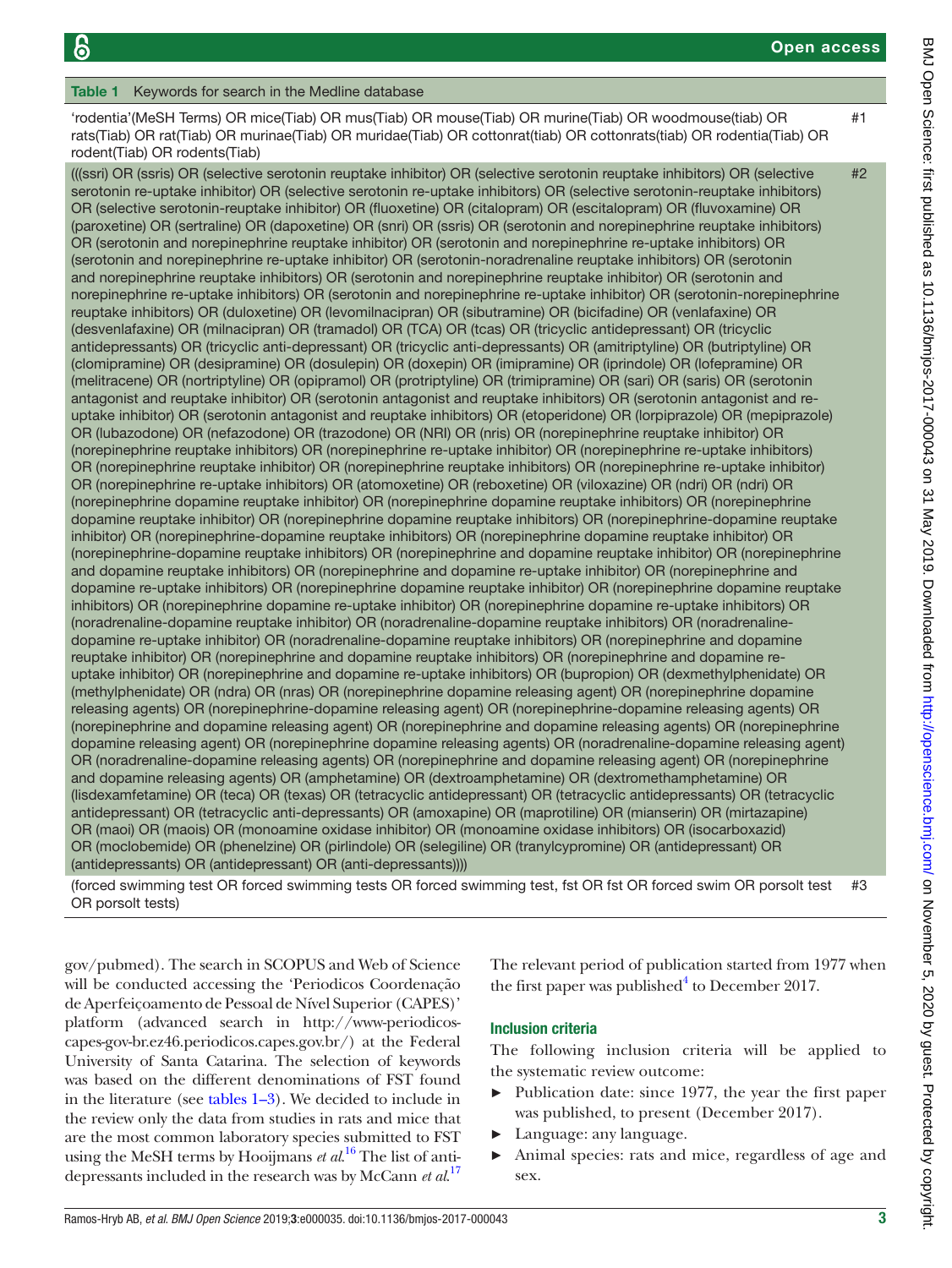#### Table 2 Keywords for search in the SCOPUS database

(rodentia OR mice) OR mus) OR mouse) OR murine) OR woodlouse) OR rats) OR rat) OR murinae) OR muridae) OR cottonian) OR cottonrat) OR rodentia) OR rodent) OR rodents) #1 (ssri OR 'selective serotonin-reuptake inhibitor' OR fluoxetine OR citalopram OR escitalopram OR fluvoxamine OR paroxetine OR sertraline OR dapoxetine OR snri OR 'serotonin and norepinephrine reuptake inhibitor' OR duloxetine OR levomilnacipran OR sibutramine OR bicifadine OR venlafaxine OR desvenlafaxine OR milnacipran OR tramadol OR TCA OR 'tricyclic antidepressant' OR amitriptyline OR butriptyline OR clomipramine OR desipramine OR dosulepine OR doxepin OR imipramine OR iprindole OR lofepramine OR melitracen OR nortriptyline OR opipramol OR protriptyline OR trimipramine OR sari OR 'serotonin antagonist and reuptake inhibitor' OR etoperidone OR lorpiprazole OR mepiprazol OR lurasodone OR nefazodone OR trazodone OR nris OR 'norepinephrine reuptake inhibitors' OR atomoxetine OR reboxetine OR viloxazine OR ndri OR 'norepinephrine dopamine reuptake inhibitor' OR bupropion OR dexmethylphenidate OR methylphenidate OR ndma OR nras OR 'norepinephrine dopamine releasing agent' OR amphetamine OR dextroamphetamine OR dextromethylamphetamine OR lisdexamfetamine OR teca OR texas OR 'tetracyclic antidepressant' OR amoxapine OR maprotiline OR mianserin OR mirtazapine OR maoi OR 'monoamine oxidase inhibitor' OR isocarboxazid OR moclobemide OR phenelzine OR pirlindol OR selegiline OR tranylcypromine OR antidepressant) #2

('forced swimming test' OR 'forced swimming tests' OR 'forced swimming test' OR fst OR fst OR 'forced swim' OR 'porsolt test' OR 'porsolt tests') #3

- ► Type of publication: all types of publications containing studies describing the effect of all classes of clinically tested antidepressant drugs in FST, compared with control animals treated or not with vehicle will be included, regardless of randomisation. The antidepressants included in this review will be dose listed in the protocol by McCann *et al*. [17](#page-6-9) In future studies, we intend to include publications containing information about candidate substances (plant-derived compounds such as polyphenols and terpenoids, and ketamine).
- Studies with any route, dose and treatment schedule for drug administration are eligible.

#### **Exclusion criteria**

The following exclusion criteria will be applied to the inclusion criteria application outcome:

► Experiments using FST in rats or mice, only as a stressor, without showing the data of the behavioural measures.

# Table 3 Keywords for search in the Web of Science

database (rodentia OR mice) OR mus) OR mouse) OR murine) OR woodlouse) OR rats) OR rat) OR murinae) OR muridae) OR cottonian) OR cottonrat) OR rodentia) OR rodent) OR rodents) #1 (ssri OR 'selective serotonin-reuptake inhibitor') OR fluoxetine) OR citalopram) OR escitalopram) OR fluvoxamine) OR paroxetine) OR sertraline) OR dapoxetine) OR snri) OR 'serotonin and norepinephrine reuptake inhibitor') OR duloxetine) OR levomilnacipran) OR sibutramine) OR bicifadine) OR venlafaxine) OR desvenlafaxine) OR milnacipran) OR tramadol) OR TCA) OR tricyclic antidepressant) OR amitriptyline) OR butriptyline) OR clomipramine) OR desipramine) OR dosulepine) OR doxepin) OR imipramine) OR iprindole) OR lofepramine) OR melitracen) OR nortriptyline) OR opipramol) OR protriptyline) OR trimipramine) OR sari) OR 'serotonin antagonist and reuptake inhibitor') OR etoperidone) OR lorpiprazole) OR mepiprazol) OR lurasodone) OR nefazodone) OR trazodone) OR nris) OR 'norepinephrine reuptake inhibitors') OR atomoxetine) OR reboxetine) OR viloxazine) OR ndri) OR 'norepinephrine dopamine reuptake inhibitor') OR bupropion) OR dexmethylphenidate) OR methylphenidate) OR ndma) OR nras) OR 'norepinephrine dopamine releasing agent') OR amphetamine) OR dextroamphetamine) OR dextromethylamphetamine) OR lisdexamfetamine) OR teca) OR texas) OR 'tetracyclic antidepressant') OR amoxapine) OR maprotiline) OR mianserin) OR mirtazapine) OR maoi) OR 'monoamine oxidase inhibitor') OR isocarboxazid) OR moclobemide) OR phenelzine) OR pirlindol) OR selegiline) OR tranylcypromine) OR antidepressant) #2 ('forced swimming test' OR 'forced swimming tests' OR 'forced swimming test' OR fst OR fst OR #3

Experiments reporting data of co-treatments. The publications containing these experiments will be kept if they also report experiments with single treatments.

'forced swim' OR 'porsolt test' OR 'porsolt tests')

#### **Search strategy**

Publications returned from the searches will be exported to a single reference manager file. Duplicate references will be deleted. Two investigators will independently evaluate the titles and abstracts obtained to assess if they meet the broad inclusion criteria and compare their results. If there is any discrepancy in included titles, consensus will be reached through discussion with a third investigator.

#### Data extraction

Data on outcome measures (primary and secondary) and attributes of study quality (see items 3.6, 3.7 and 3.8) will be recorded. One investigator will carry out initial data extraction and a second investigator will then check all data entered. Primary outcome measures extracted will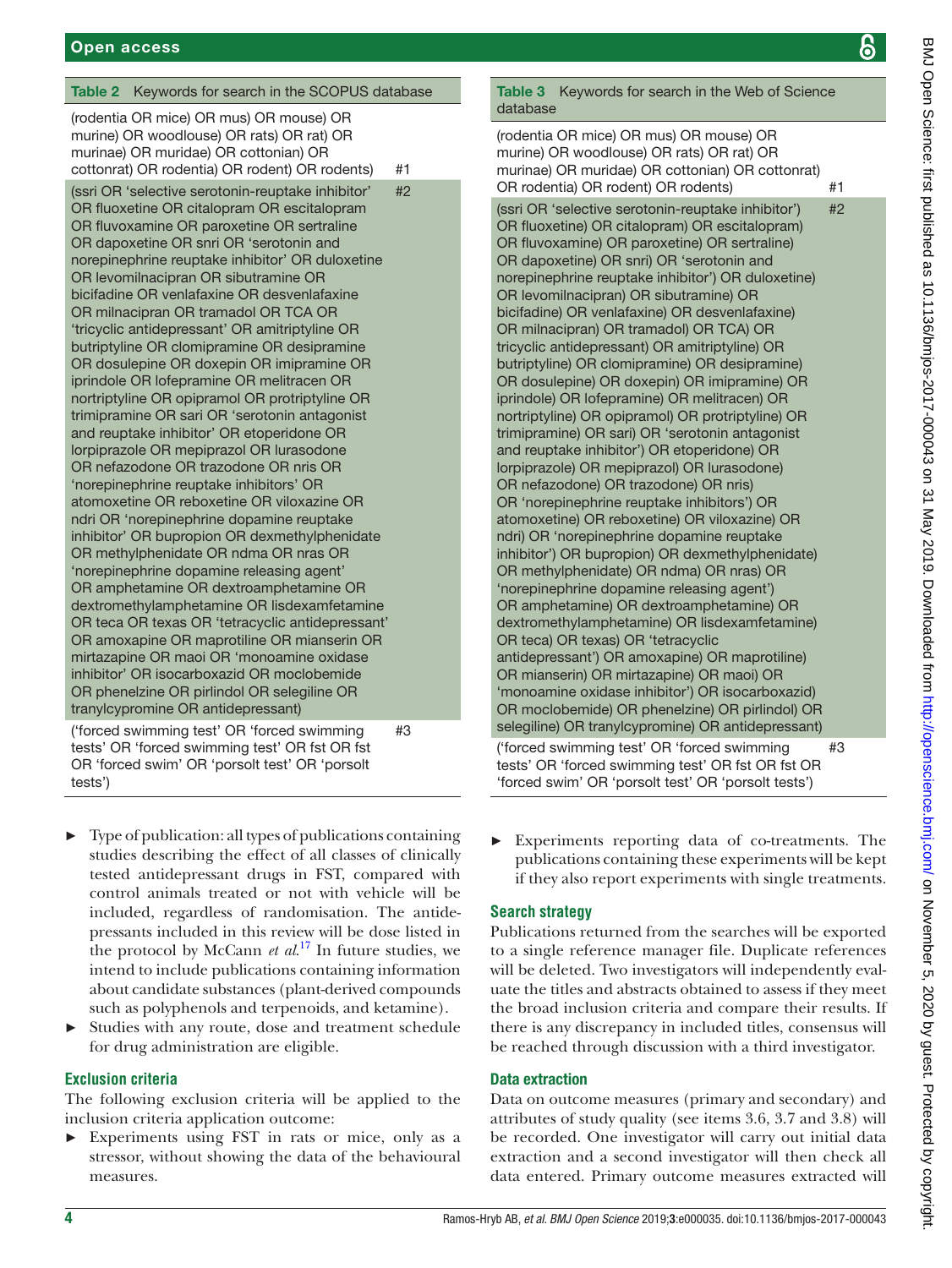be the parameters (total or mean duration, percentage or punctuation) of immobility. Secondary outcome measures will be the parameters of active behaviours (swimming, climbing and headshakes) and index of locomotion (in the open field, or rotarod or another test).

#### Design of study

Data on study design will be recorded, including: species, strain, age, weight and sex of animals used; number of experimental groups and number of animals per group; number of experiments and replications; housing conditions (food and water regimens, light cycle, temperature, size of the cage, length of housing the laboratory conditions); experimental conditions (time, illumination, dimensions of the tank, temperature and volume of water); FST protocol (single or repeated sessions, eg, only test, or pretest followed by one or more tests, length of swimming sessions); antidepressant subtype, dose (mg/ kg) or regimen (single or multiple), mode of action of administered antidepressant; timing of drug administration related to the time point of the outcome measurement (test session of FST); methods of outcome measurement (manual or automatised); statistical methods for comparing groups and specific data from behavioural measures (mean, SD or SE of mean); reporting of data exclusion or inclusion for analysis.

#### Quality of study

A checklist with 10 items adapted from CAMARADES<sup>1819</sup> will be used to assess the quality of experimental design. Additionally, a user-defined checklist will be used to assess the quality of the protocols of FST. The items in the user-defined checklist were chosen considering previous experience of the authors (eg, Lino-de-Oliveira *et al* and Mezadri *et al*, [6 7](#page-6-12) and other published literature, eg, Porsalt *et al.* Detke *et al* and Petit-Demouliere *et al*<sup>4 5 21</sup>). Information in the user-defined checklist is relevant to reproducibility of the study. Publications will receive a point for compliance of each item in the checklist from which group median scores will be calculated.

Ten items in the checklist adapted from CAMARADES are: (1) Peer-reviewed publication. (2) Reporting species/ strain of animals in the title or abstract and in the full text. (3) Statement of compliance with animal welfare regulations. (4) Use of animals with behavioural phenotype. (5) Reporting blinded assessment of outcome. (6) Statement of possible conflicts of interest. (7) Reporting randomisation of treatment allocation. (8) Reporting sample size calculation. (9) Reporting criteria for inclusion and/or exclusion of data. (9) Reporting concealment of treatment allocation.

Ten items in the user-defined checklist are: (1) Reporting sex of animals in the title or abstract or in the full text. (2) Reporting age or weight or phase of development of animals in the title or abstract or in the full-text reporting. (3) Reporting efforts for improving animal welfare (eg, environmental enrichment) and reducing the number of animals. (4) Reporting control

of temperature and light phase in the animal house. (5) Reporting dimensions of the tank used in FST. (6) Reporting the volume or the height of the water in the tank. (7) Reporting the temperature of water used in FST. (8) Reporting the use of clean water in FST. (9) Control for impaired locomotion of animals. (10) Reporting method of behavioural measurements.

#### Outcome extraction

The number of animals (N), the mean (M), SD or SE of the primary outcome (parameters of immobility) will be extracted for each treatment comparison. When available in the publications, N, M, SD or SE of secondary outcomes (ambulation in the open field test or active behaviours in FST) will be extracted. Ambulation in the open field test is used in many studies to discard influence of treatments on the motor function of animals  $(eg, \frac{4}{6})$  while active behaviours in FST such as swimming and climbing may indicate mechanism of action of antidepressants in rats.<sup>[5](#page-6-13)</sup> In cases where the full data required for meta-analysis are not available in the text or tables in the publications, digital ruler software will be used to measure data from graphs. If information is completely unavailable in the publication, it will be requested directly from authors. When required data are not obtainable, such studies will be excluded from the analysis.

#### Meta-analysis

Analytical choices were made from pilot studies published elsewhere.<sup>13–15</sup> Normalised mean difference will be used to calculate ES. SE of ES will be calculated for each comparison. In addition, the 95% CI of the ES will be calculated. Data will be aggregated using a weighted average method in which greater weight is given to more precise studies. For anticipated heterogeneity between studies, the random-effects model of DerSimonian and Laird will be used, which is more conservative than fixed-effect models, given the weighting towards individual comparisons depends on the variance within those comparisons and on overall heterogeneity. The heterogeneity between studies will be assessed by using the  $\chi^2$  statistic with n−1 degrees of freedom. To allow for multiple comparisons, a significance level will be set using Bonferroni correction taking into account the number of comparisons. Publication bias will be looked for using funnel plotting, Egger regression and 'trim and fill'. Subgroup meta-analysis (meta-regression, and if necessary, stratified regression) will be performed when possible according to characteristics of study design and study quality to assess their impact on efficacy, as the following subgroups: species, strain, age, comorbidities (present/absent), FST protocol; antidepressant subtype, dose (mg/kg), regimen (single or multiple) and time of administration (relative to the test), time of outcome assessment (relative to the test), scores of quality checklist, especially the use of randomisation and blinded assessment of outcome.<sup>[18 19 22](#page-6-10)</sup>